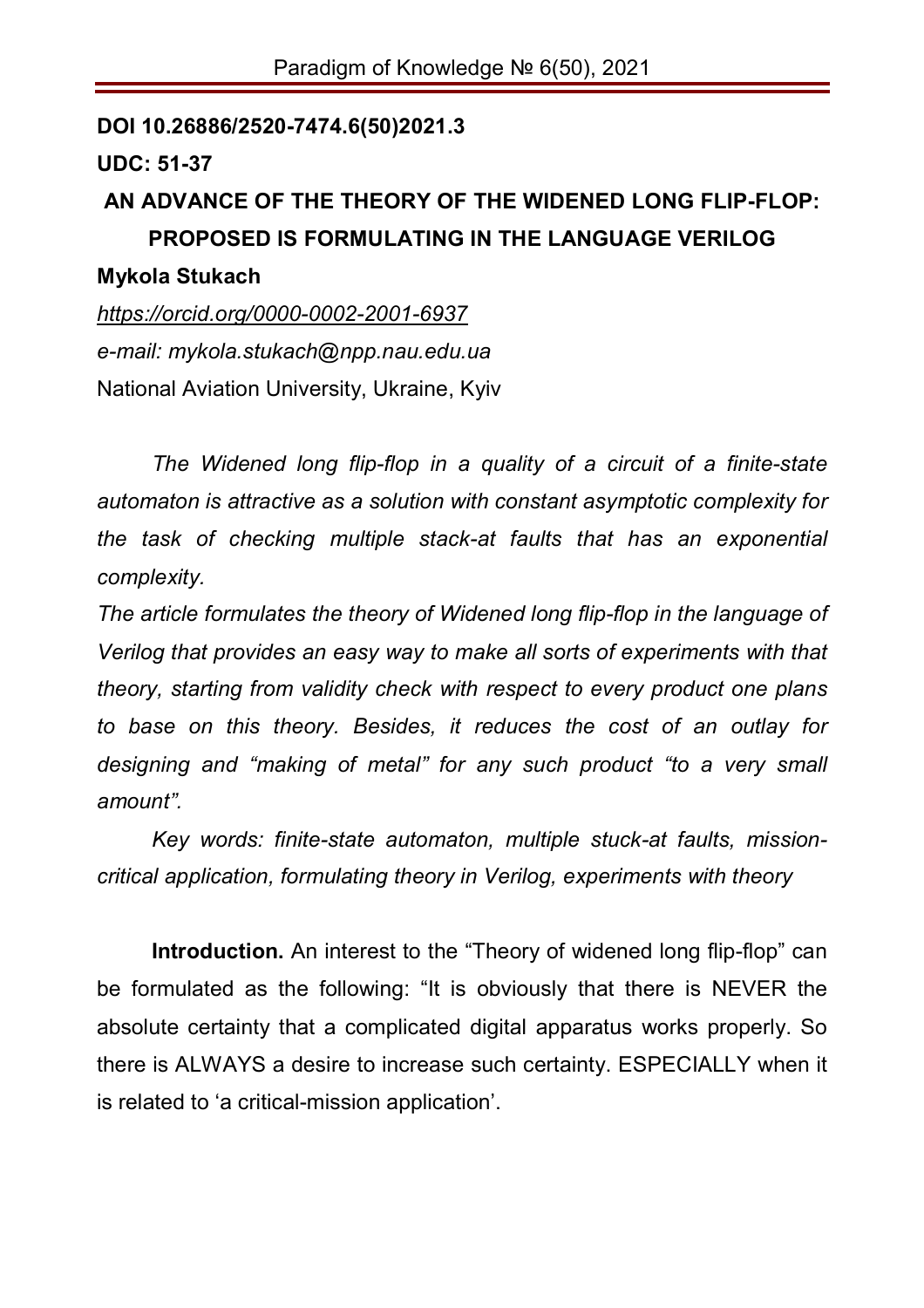It must be said that ensuring testability of digital devices used to be devoted a lot of attention to. When the solution was developed, the interest to it deteriorated. No doubt, the latter solution has serious drawbacks.

These are generalities, in particulars there is a necessity to know the following: what is the attractiveness of Widened long flip-flop as a circuit of a finite-state automaton?

We can check easily (with 36-bit test, including all stimulus and responses) that our circuit of a finite-state automaton doesn't have any possible stuckat faults (included multiple) which are not protected with a two-rail code itself. So, in the work mode the two-rail code will work properly. One may ask why it is so complicated. Instead one must ask why it is so simple. Because in fact we have got a solution to a constant asymptotic complexity for the task of checking multiple stack-at faults, itself having the exponential complexity.

Let's define what exactly that result was achieved due to:

1. A bizarre circuit was used: it is a "Long flip-flop", that has a bizarre behavior.

2. The inverters-less circuitry (when used are AND and OR gates but NOT gates are not) and the two-rail code was put to use.

3. Viewing windows were used for the purpose of observing logical variables. These windows make it possible to test delivery tracks for output vectors of the finite-state automaton.

Here are the details if required:

1. While looking for easy-to-test circuits the author of this article accidentally invented a "Long flip-flop" that is characterized by rare testability with respect to multiple stack-at faults.

2. After adding groups 4 and 5 of gates and some inputs to gates of group 1 and using defined restrictions to possible internal links of the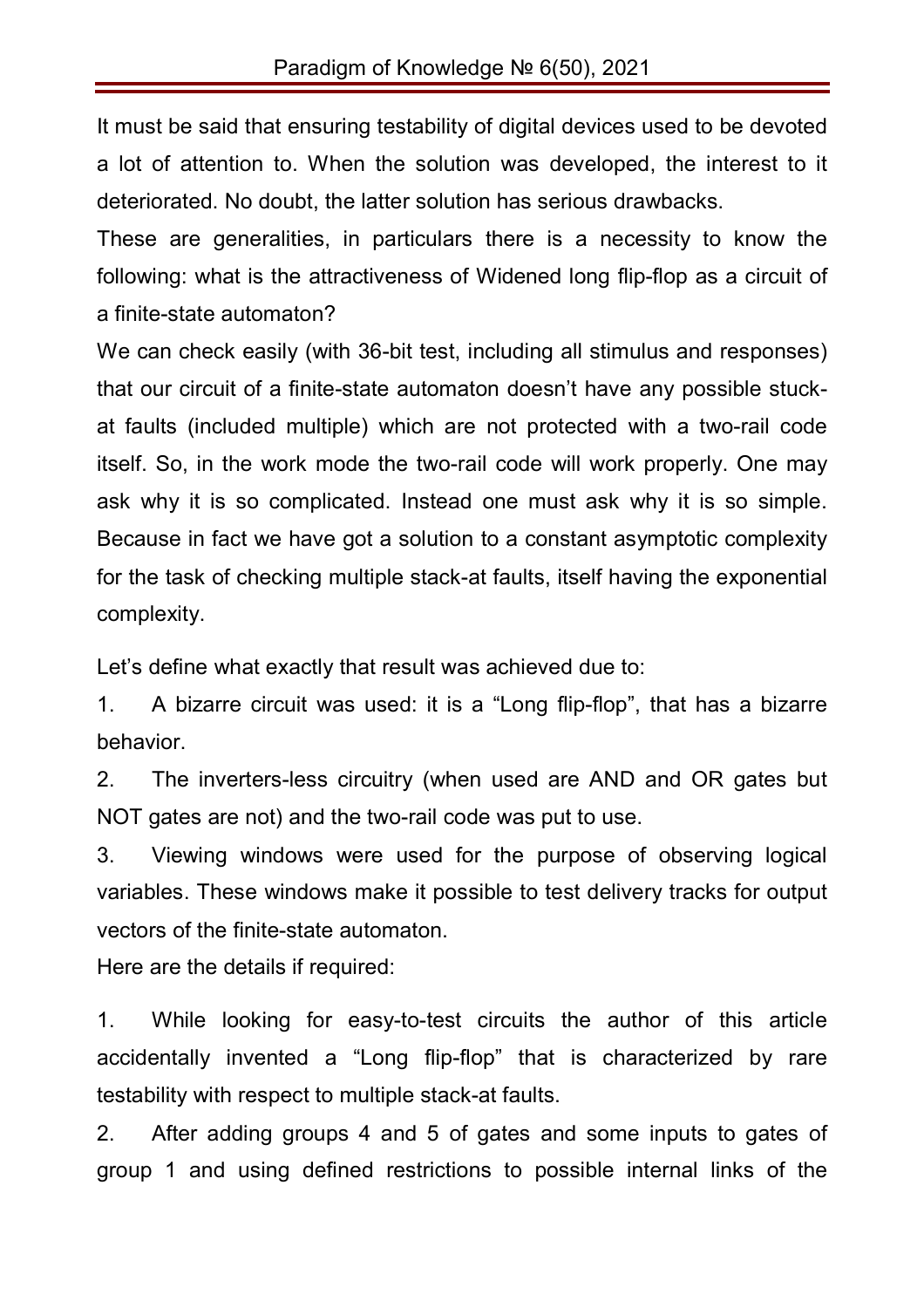resulting circuit, the author successfully built the "Widened long flip-flop" that is capable of implementing a finite-state automaton (see Method IV [2, p.16]) and characterized by rare testability with respect to multiple stack-at faults (see Theorem 2 [2, p.11]).

3. In one doesn't like that not all faults are detected during the test mode, whilst the rest faults are detected during the work mode (just when they appear)? One should build the finite-state automaton circuit not by Method IV, but by Method V  $[2, p. 27]$ ). In than case the test will be somewhat larger and the circuit will have somewhat more gates, but all faults will be detectable during the test mode.

The theory of a Widened long flip-flop was set forth in details in [2] in the year 2007. It fitted all the criteria of academic style of formulating a theory. Unfortunately it didn't have resonance with engineers and scientists [3]. For example, there was no mathematician to conform all the mathematics in my theory (i.e. 2 lemmas, 3 theorems and 2 methods of designing a circuit of a finite-state automaton).

The author of the present article reached a conclusion that the writing style he used when setting forth the teory of Widened long flip-flop is too hard to comprehend.

As a possible solution the theory could be formulated in language of Verilog. This language is clear for programs used for designing, modeling, testing and eventually manufacturing digital apparatuses. In fact it means turning from an academic formulating of the theory to an engineering one. There are two tasks here:

THE FIRST TASK. To prove the theory of Widened long flip-flop without taking on hire an expensive professional mathematician, using the interactive program prover [3] instead.

THE SECOND TASK. To formulate the theory of Widened long flip-flop (or at least its key elements) in the language of Verilog [4; 5]. It at once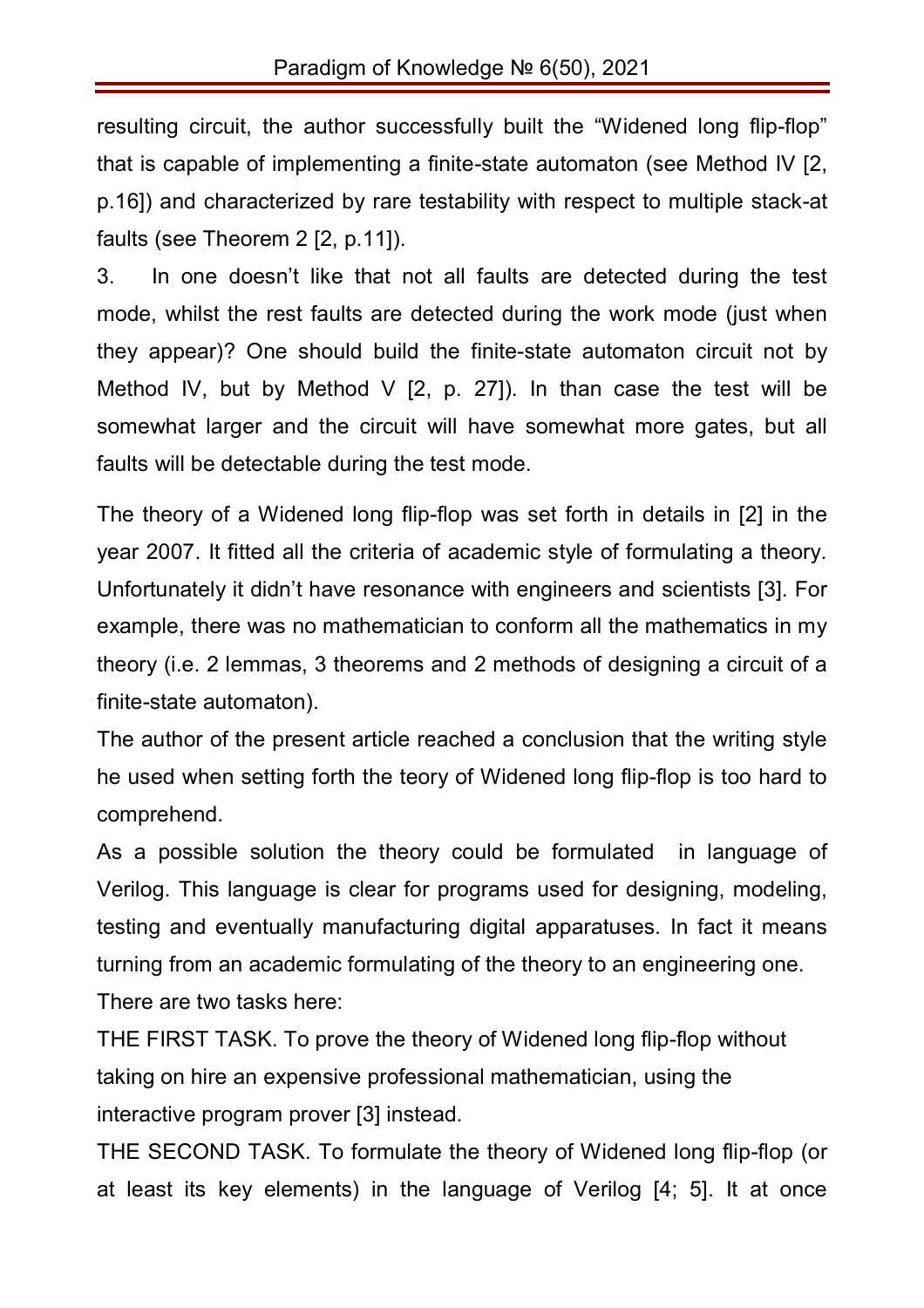provides a way to make all sorts of experiments with our theory, starting from validity check with respect to every product one bases on our theory. Besides, the cost of an outlay for engineering and "making of metal" any apparatus will be appreciably reduced.

The present article is devoted to solving the second task. Three specific examples will be provided (in **Addenda**) to make everything explicit.

**Further research.** Firstly, to conform the mathematics of our theory with the help of the interactive program-prover of Coq or similar. Secondly, to make neсessary experiments to find out scopes of effective practical application for the Widened long flip-flop. Fortunately, after formulating our theory in Verilog, it is both simple and convenient.

Essential feature of that solution (see [2, p.34, fig.V-5]) is using in the Widened long flip-flop only two-input gates AND. Due to this not only circuit solutions [2, pp.22-24] were changed to [2, pp.31-33], but also for the purpose of implementing multiplace AND instead of gates of groups 4 and 5 an adequate number of Long flip-flops [2, с.9, fig.II-4] were used , whilst emerged problem of convolution of results of testing of a great number of added Long flip-flops caused the need to use 4 additional Long flip-flops [2, p.9, fig.II-3].

The language of Verilog is powerful and convenient, but the task of formulating he Theory of a Widened Long Flip-Flop based on it is not trivial. On the whole, writing this article took one year. The 3 examples given here are sufficient for a lot of technical specialists to understand the substance of a proposed solution and to move on on their own. In addition, further examples are planned to be given as they are ready.

(*To be continued*)

#### **Addenda**

**Example 1: "The Long Flip-Flop in the most common case"**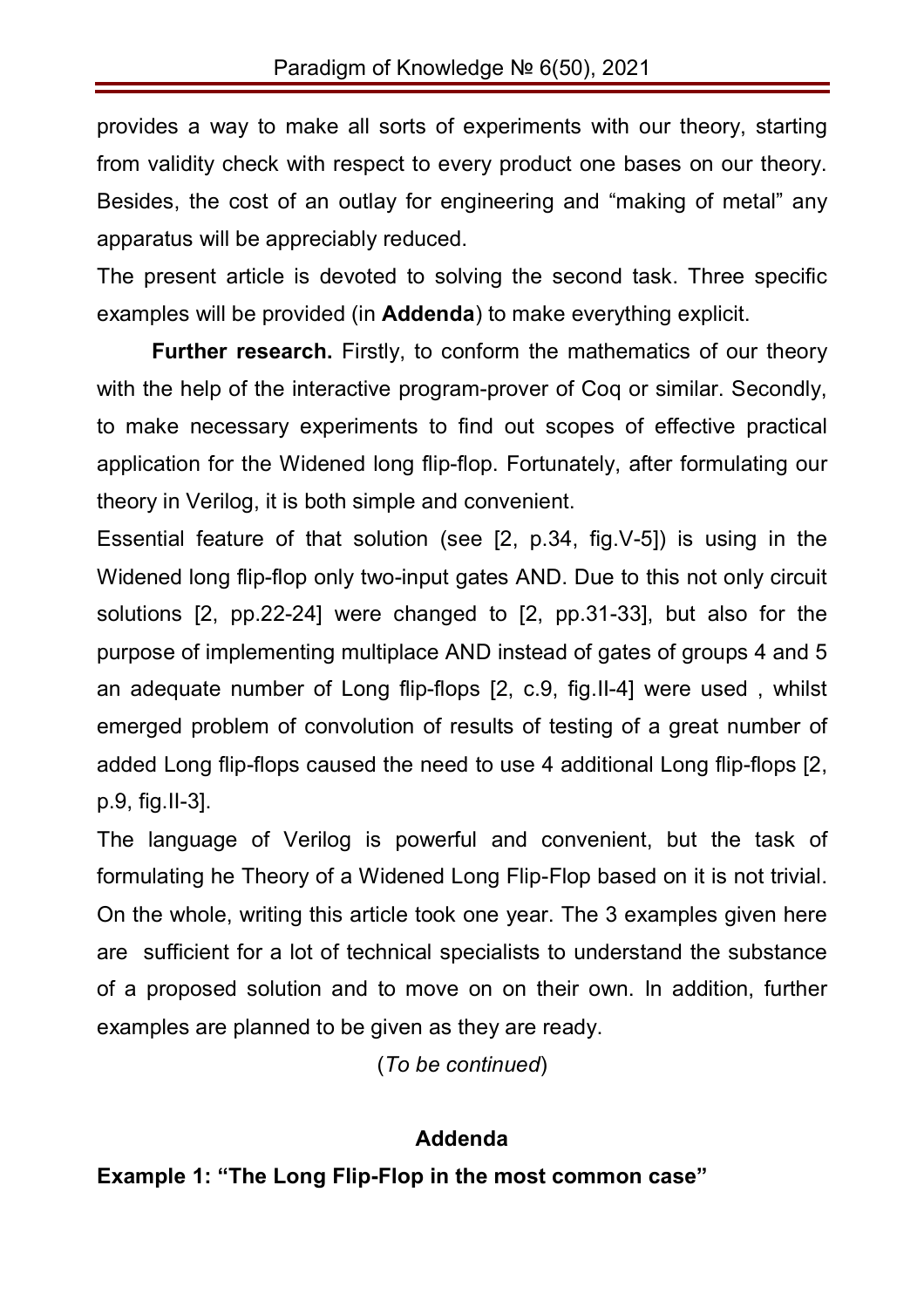/\*\*\*\*\*\*\*\*\*\*\*\*\*\*\*\*\*\*\*\*\*\*\*\*\*\*\*\*\*\*\*\*\*\*\*\*\*\*\*\*\*\*\*\*\*\*\*\*\*\*\*\*\*

A program in Verilog for "Figure II-1". The latter is from

"https://arxiv.org/ftp/arxiv/papers/0808/0808.2602.pdf"

We propose using the statement of "defparam" to exchange the default values of parameters

```
*****************************************************/
```

```
module AND2 #(parameter F_i1=2'b00, F_i2=2'b00, F_o=2'b00) (output
wire o, input wire i1, i2);
assign #1 o = (F_o[1]==1'b1)? F_o[2] : ((F_i1[1]==1'b1)? F_i1[2] : i1) & 
((F i2[1]=-1'b1)? F i2[2] : i2);endmodule 
module OR2 #(parameter F_i1=2'b00, F_i2=2'b00, F_o=2'b00) (output wire
o, input wire i1, i2); 
assign #1 o = (F o[1]==1'b1)? F o[2] : ((F i1[1]==1'b1)? F i1[2] : i1) |
((F i2[1]=-1'b1)? F i2[2] : i2);endmodule 
macromodule LFF #(parameter L=3, T_F=2'b00, iB_F=2'b00) (input wire
[1:N] iL, input wire [1:N] iR, input wire iT, iB, output wire oT, oB);
genvar N=L, Nplus1=L+1, i; 
wire [1:N] o_g3, o_g2; wire [1:N+1] o_g1;
generate 
// slice 1 of gates
AND2 g1_1(.o(o_g1[1]), .i1(iT), .i2(o_g3[1])); 
assign #1 oT = (F_oТ[1]==1'b1)? (F_oТ[2] : o_g1[1]);
OR2 g3 1(.o(o g3[1]), .i1(o g1[2]), .i2(iL[1]));
OR2 g2_1(.o(o_g2[1]), .i1(o_g1[1]), .i2(iR[1]));
// slice i of gates
for (i=2; i<=N; i=i+1) begin: slice
AND2 g1_i(.o(o_g1[i]), .i1(o_g2[i-1]), .i2(o_g3[i]));
```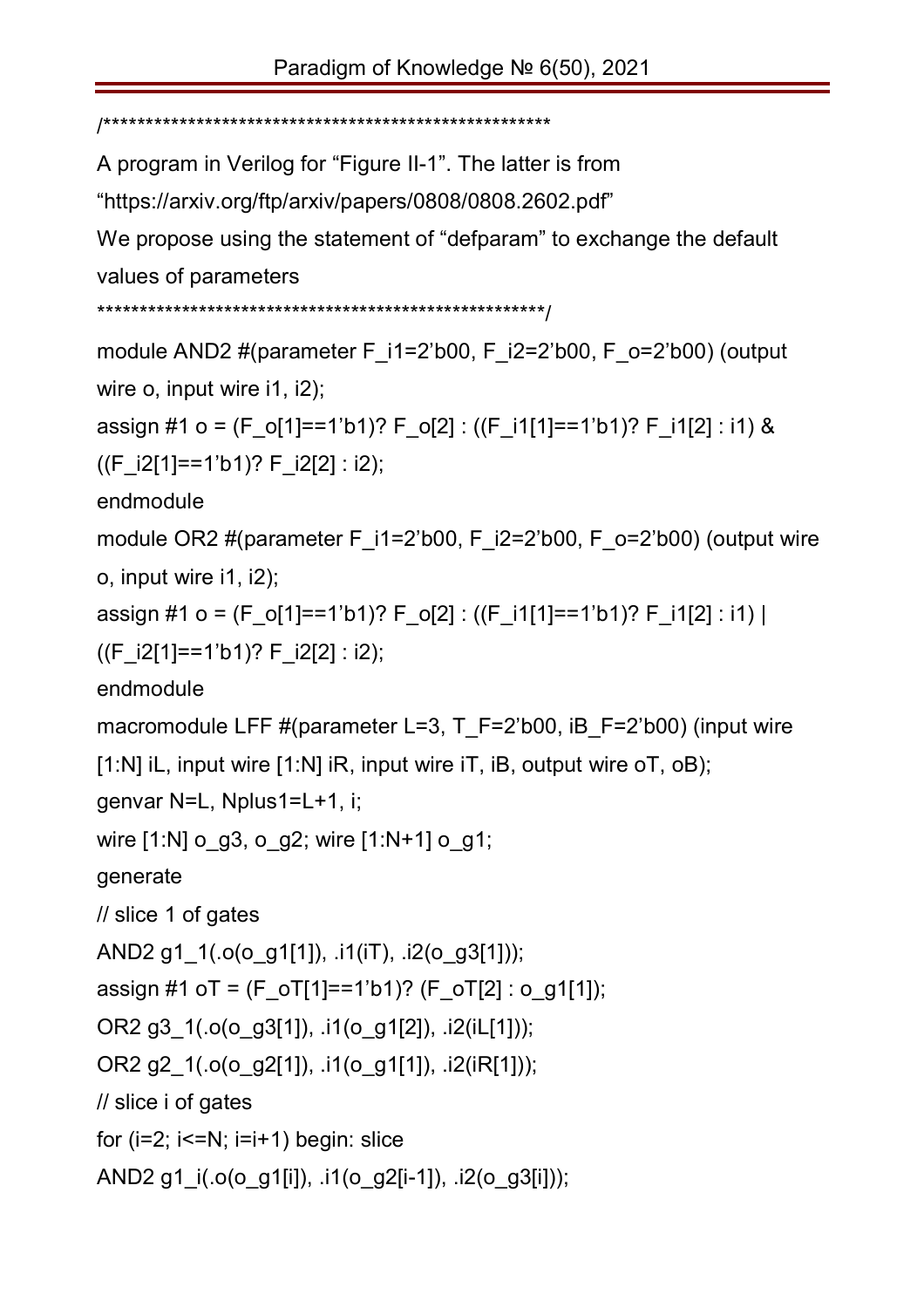```
OR2 g3_i(.o(o_g3[i]), .i1(o_g1[i+1]), .i2(iL[i])); 
OR2 g2 i(.o(o_02[i]), .i1(o_01[i]), .i2(iR[i]));
end 
// slice Nplus1 of gates
AND2 g1_Nplus1(.o(o_g1[N+1]), .i1(o_g2[N]), .i2(iB));
assign #1 oB = (F_oB[1]==1'b1)? (F_oB[2] : o_g1[N+1]);
endgenerate 
endmodule
```
## **Example 2: "The Widened Long Flip-Flop in the most common case"** /\*\*\*\*\*\*\*\*\*\*\*\*\*\*\*\*\*\*\*\*\*\*\*\*\*\*\*\*\*\*\*\*\*\*\*\*\*\*\*\*\*\*\*\*\*\*\*\*\*\*\*\*\*

A Verilog program for "Figure III-1" (as well as for "Figure III-2"). The last two are from "https://arxiv.org/ftp/arxiv/papers/0808/0808.2602.pdf" We propose using the statement of "defparam" to exchange the default values of parameters \*\*\*\*\*\*\*\*\*\*\*\*\*\*\*\*\*\*\*\*\*\*\*\*\*\*\*\*\*\*\*\*\*\*\*\*\*\*\*\*\*\*\*\*\*\*\*\*\*\*\*\*\*/

```
module AND 5 #(parameter slice, delay, F i1, msb i2, lsb i2, parameter
i2 [msb_i2: lsb_i2], parameter [1:2] F_i2 [msb_i2: lsb_i2], parameter -i3
[1:K], parameter [1:2] F_i3 [1: K], parameter F_o=2'b00) (output wire o, 
input wire i1, input wire [msb i2: lsb i2] i2, input wire[1:K] i3);
wire R2=1'b1, R3=1'b1;
genvar j, k; 
generate
for (j = msb i2; j \leq j lsb i2; j=j+1) begin: block i2if(|i2[i] == 1'b1)
assign R2 = R2 & (F_i2[j][1]==1'b1)? F_i2[j][2] : i2[j]);
end
endgenerate
for (k= 1; k<= K; k=k+1) begin: block i3
```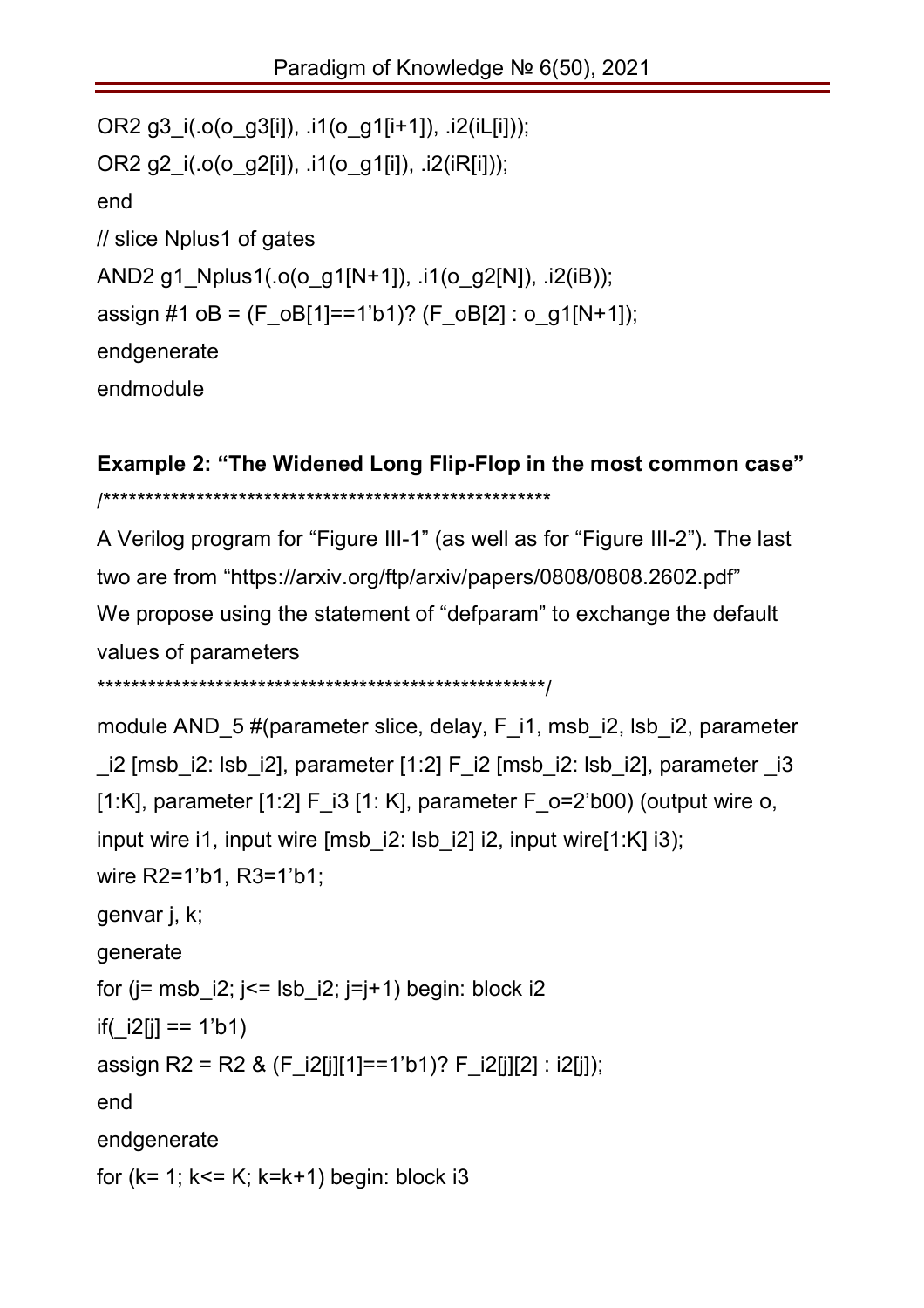```
if( i3[j] == 1'b1)
assign R3 = R3 & (F_i3[k][1]==1'b1)? F_i3[k][2] : i3[k]);
end
endgenerate
assign #(delay) o=(F_o[1]=1'b1)? F_o[2] : & {i1, R2, R3};endmodule 
//
module AND 1#(parameter slice, delay, F i1, msb i2, lsb i2, parameter
i2 [msb_i2: lsb_i2], parameter [1:2] F_i2 [msb_i2: lsb_i2], parameter -i3
[1:K], parameter [1:2] F i3 [1:K], pRmeter F \sigma=2'b00) (output wire o, input
wire i1, input wire i2, input wire[1:K] i3);
wire R3=1'b1;
genvar k; 
generate
for (k= 1; k<= K; k=k+1) begin: block i3
if( i3[i] == 1'b1)assign R3 = R3 & (F_i3[k][1]==1'b1)? F_i3[k][2] : i3[k]);
end
endgenerate
assign #(delay) o=(F_o[1]=1'b1)? F_o[2] : & {i1, i2, R3};endmodule 
//
module AND_4 #(
parameter slice, delay, F i1, msb i2, lsb i2, parameter i2 [msb i2: lsb i2],
parameter [1:2] F i2 [msb i2: lsb i2], parameter i3 [1:K], parameter [1:2]F i3 [1:K], parameter F o=2'b00) (output wire o, input wire i1, input wire
[msb i2: lsb i2] i2, input wire[1:K] i3);
wire R2=1'b1, R3=1'b1;
genvar j, k;
```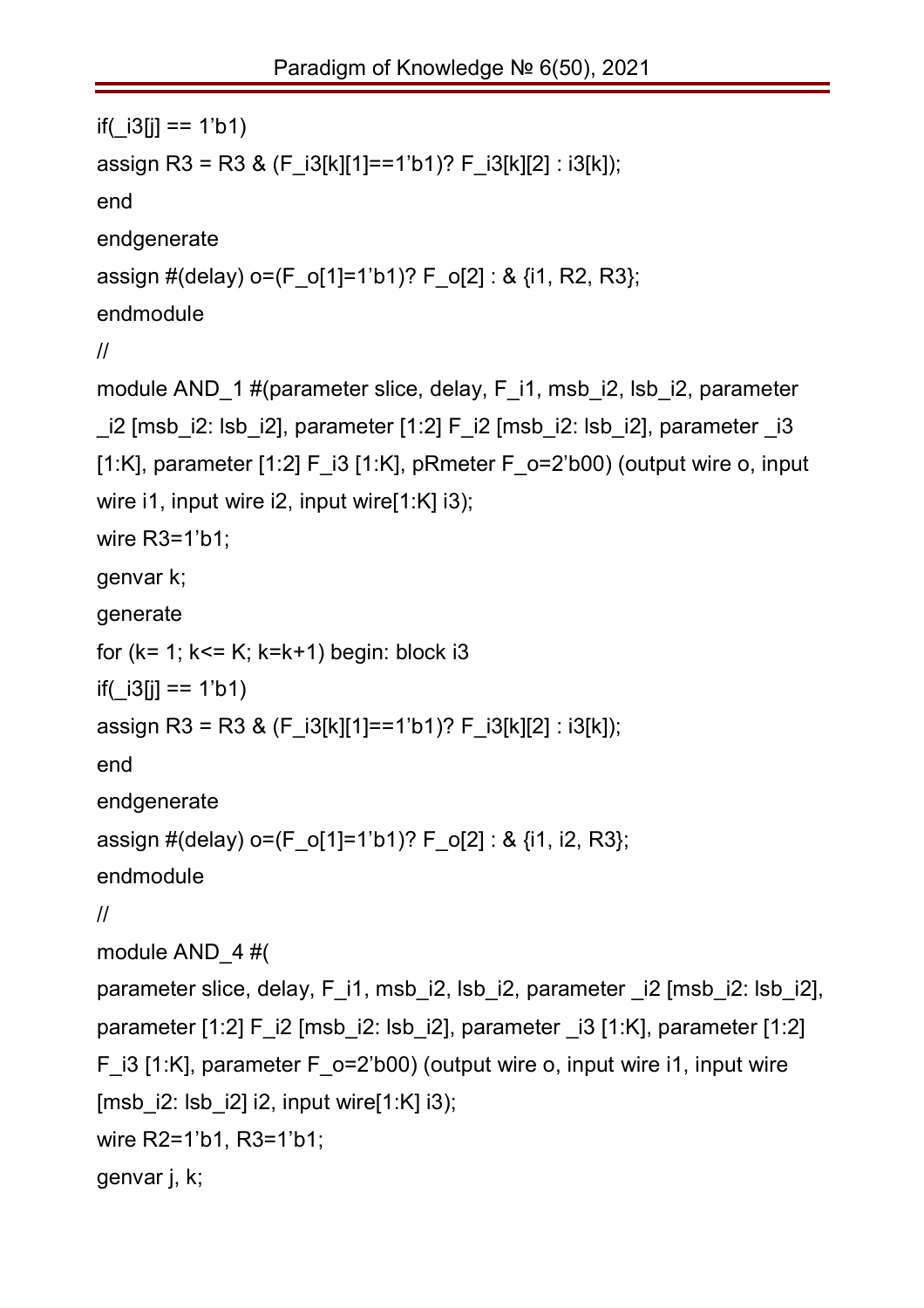```
generate
for (i= msb i2; i= lsb i2; (i=i+1) begin: block i2if( i2[j] == 1'b1)
assign R2 = R2 & (F i2[j][1]==1'b1)? F i2[j][2] : i2[j]);
end
endgenerate
for (k= 1; k<= K; k=k+1) begin: block i3
if( i3[j] == 1'b1)
assign R3 = R3 & (F_i3[k][1]==1'b1)? F_i3[k][2] : i3[k]);
end
endgenerate
assign #(delay) o=(F_o[1]=1'b1)? F_o[2] : & {1, R2, R3};
endmodule 
module OR2 #(parameter F_i1=2'b00, F_i2=2'b00, F_o=2'b00) (output wire
o, input wire i1, i2);
assign #1 o = (F_o[1]==1'b1)? F_o[2] : ((F_i1[1]==1'b1)? F_i1[2] : i1) |
((F i2[1]=-1'b1)? F i2[2] : i2);endmodule 
//
```
module VW #(parameter group=7, slice=i, case=1'b0, parameter [1:2] fault=b'00) (output wire o, input wire i1); /\*a Viewing Window for watching a logical variable.

In case that parameter "case" equals 1'b1, this module is just a short wire, otherwise this module is a three-parted chain consisting of a logic-input amplifier, a light-emitting diod, and a logic-output amplifier. This chain is perceived by a surrounding part of the circuit like a repeater of a logical signal. Besides, it's light-emitting diode generates light in the event that the repeating logic signal equals 'true'. \*/ generate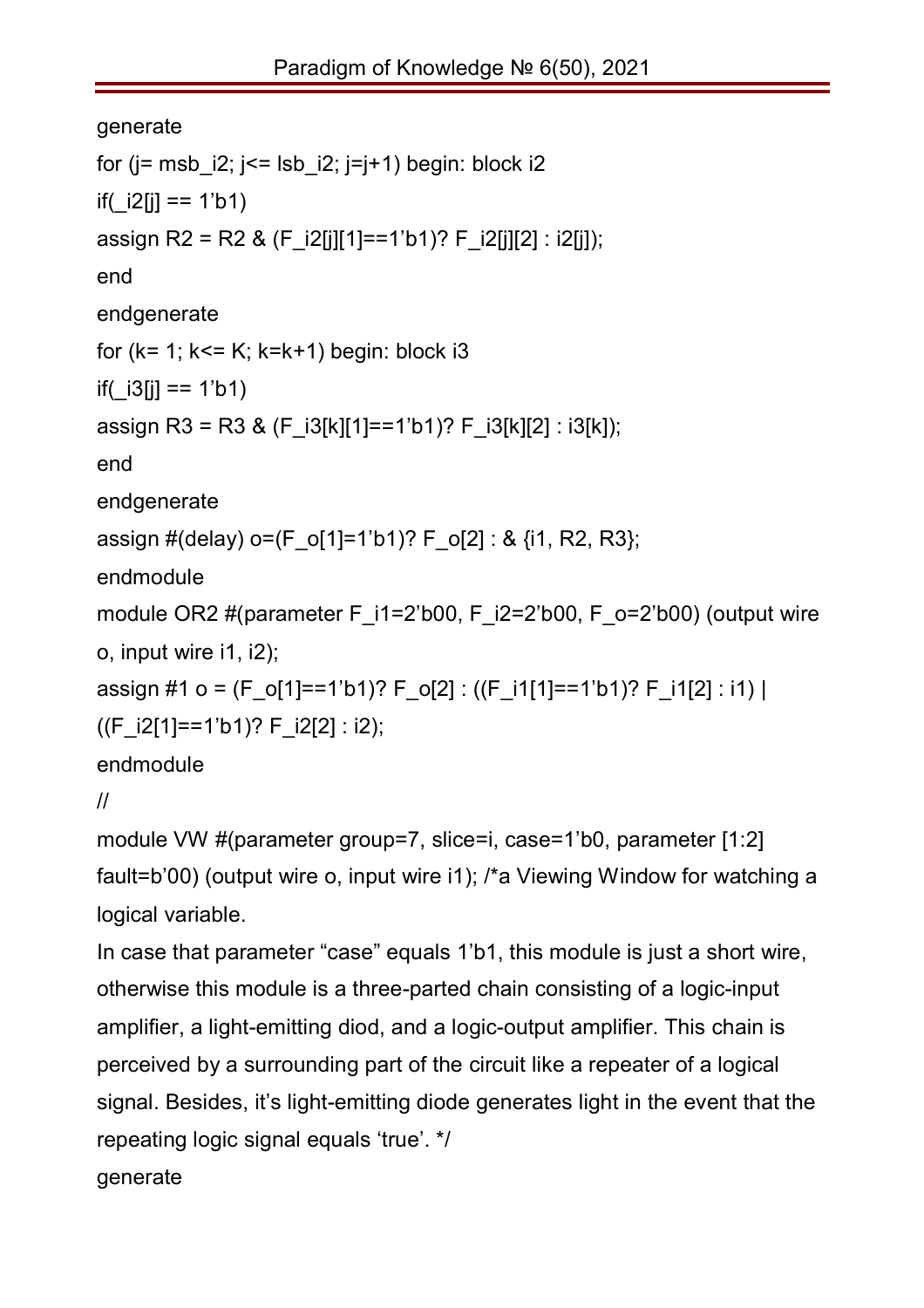```
case(case)
1'b0: assign o= i1;
1'b1: assign #5 o = (fault[1]==1'b1)? fault[2] : i1;
endcase
endgenerate
endmodule 
//
module Finpt #(parameter F_o=2'b00) (output wire o, input wire i1);
assign #1 o = (F_0[1]=-1'b1)? F_0[2] : i1;endmodule
module FinptK #(parameter [2:2*K] F o =\{K\{2'b00\}\}\ (output wire [1:K] o,
input wire [1:K] i1); 
genvar k;
generate 
for (k=1; k<=K; k=k+1)assign #1 o[k] = (F_o[2*k-1]==1'b1)? F_o[2*k] : i1[k];
endgenerate
endmodule
//
macromodule #(parameter K=11, N=7, parameter [1:2] F 6 [1:K]={K{2'b0}},
parameter vw 7[1:N]={N{1'b0}}, parameter [1:2] F vw 7[1:N]={N{2'b0}},
parameter vw 8[1:N]={N{1'b0}}, parameter [1:2] F_vw_8[1:N]={N{2'b0}},
F_OUTPUT13=2'b00, F_OUT14=2'b00) WLFF(input wire [1:K ]IN6, input 
wire IN9, IN10, IN11, IN12, output wire OUT13, OUT14);
wire o_g5[1:N], o_g3[1:N], o_g2[1:N], o_4[1:N], o_v7[1:N], o_v8[1:N]; //1-bit
out 
wire o q1[1:N+1]; //1-bit out
wire [1:K] o IN6; //K-bit out
genvar k, n, j, i, Nplus1=N+1;
```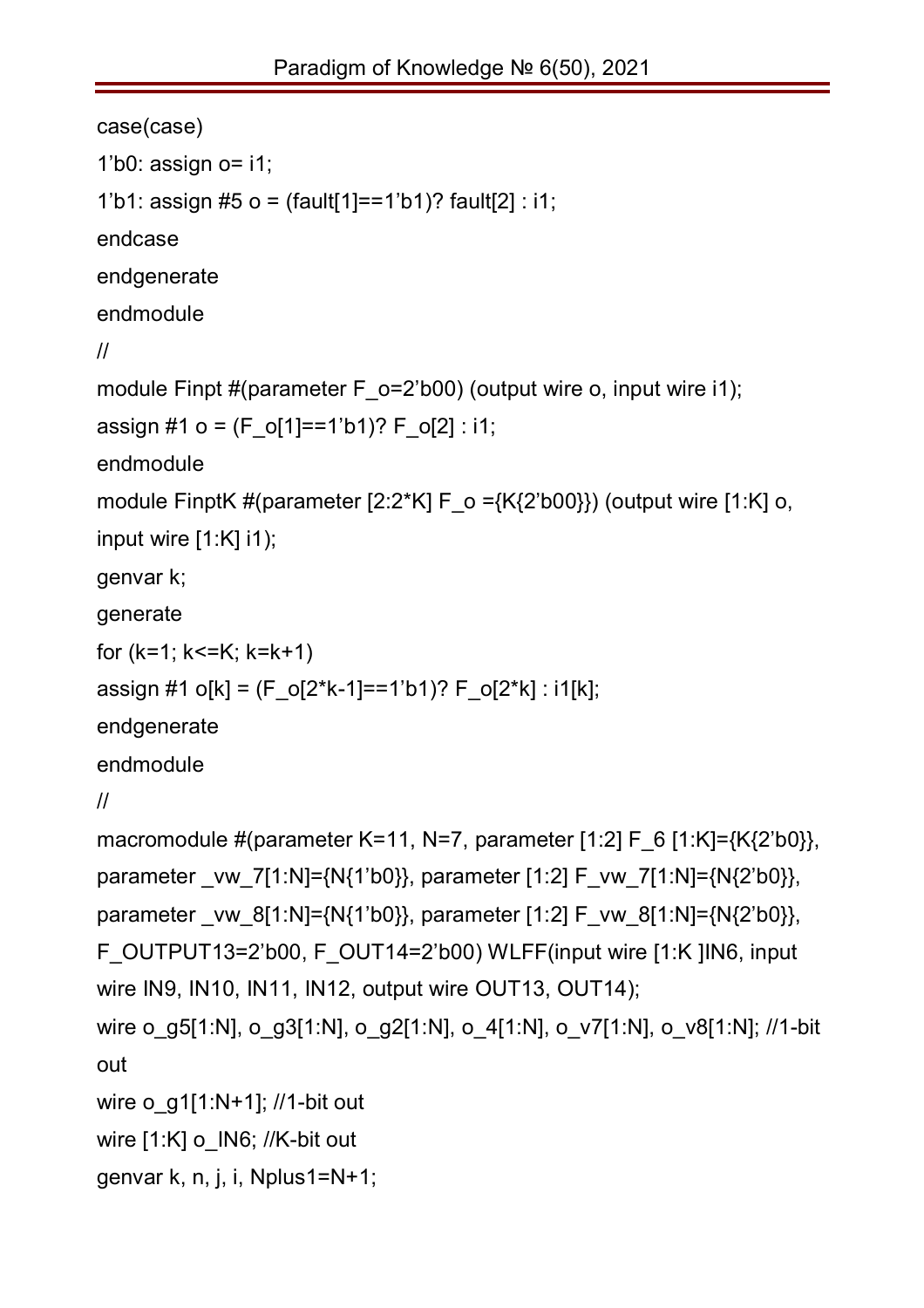```
assign #1 OUT13 = ((F_OUT13[1]==1'b1)? (F_OUT13[2] : o_g1[1]);
```

```
assign #1 OUT14 = ((F_OUT14[1]==1'b1)? (F_OUT14[2] : o_g1[N+1]);
```

```
Finpt F_IN_9 (.o(F_IN9)), .i1(IN9)); Finpt F_IN_10 (.o(F_IN10)), .i1(IN10));
```

```
Finpt F_IN_11 (.o(F_IN11)), .i1(IN11); Finpt F_IN_12 (.o(F_IN12)),
```
.i1(IN12));

- FinpK FinpK  $6(.o(F \, IN6[1:K]),$  .i1(o  $IN6[1:K])$ );
- //SLICE 1 of gates OR2 g3\_1(.o(o\_g3[1]), .i1(o\_g1[2]), .i2(o\_g5[1]));

```
VW #(.group(8), .slice(1), .case(_vw_8[1]), .fault(F_vw_8[1]))
```

```
v8_1(.o(o_v8[1]), .i1(o_g3[1]));
```

```
OR2 g2 1(.o(o g2[1]), .i1(o g1[1]), .i2(o g4[1]));
```

```
VW #(.group(7), .slice(1), .case(_vw_7[1]), .fault(F_vw_7[1])
```
v7\_1(.o(o\_v7[1]), .i1(o\_g2[1]));

```
AND_5 #(.slice(1), .delay(log2(1+K)), .F_i1(2'b00), .msb_i2(0), .lsb_i2(0),
```

```
._i2(0), .F_i2(0), ._i3(K{1'b1}}), .F_i3({K{2'b00}}), .F_o(2'b00)) g5_1
```

```
(.o(o.gg5[1]), .i1(F.IN12), .i3(F.ING[1:K]));
```
AND\_1 #(.slice(1), .delay(log2(2+K)), .F\_i1(2'b00), .F\_i2(2'b00),

```
. i3(K{1'b1}}), F i3({K{2'b00}}), F o(2'b00)) g1_1 (.o(o_g1[1]), .i1(F_IN9),
.i2(o_v8[1]), \cdoti3(F_IN6[1:K]));
```

```
AND_4 #(.slice(1), .delay(log2(1+N-1+K)), .F_i1(2'b00), .msb_i2(2),
```

```
.lsb i2(N), . i2({N-1{1'b1}}), .F_i2({N-1{2'b00}}), .msb_i3(1), .lsb_i3(K),
```

```
. i3(K{1'b1}}), F i3({K{2'b00}}), F o=2'b00) g4_1 (.o(o_g4[1]), .i1(F_IN11),
.i2(o_g2[2:N]), .i3(F_IN6[1:K]));
```
//SLICE i of gates

generate

for  $(i=2; i< N; i=i+1)$  begin: block

OR2 g3 $i(.o(o_g3[i]), .i1(o_g1[i+1]), .i2(o_g5[i]))$ ;

```
VW #(.group(8), .slice(i), .case(_vw_8[i]), .fault(F_vw_8[i])) v8_i(.o(o_v8[i]),
```
 $\cdot$ i1(o\_g3[i]));

OR2 g2\_i(.o(o\_g2[i]), .i1(o\_g1[i]), .i2(o\_g4[i]));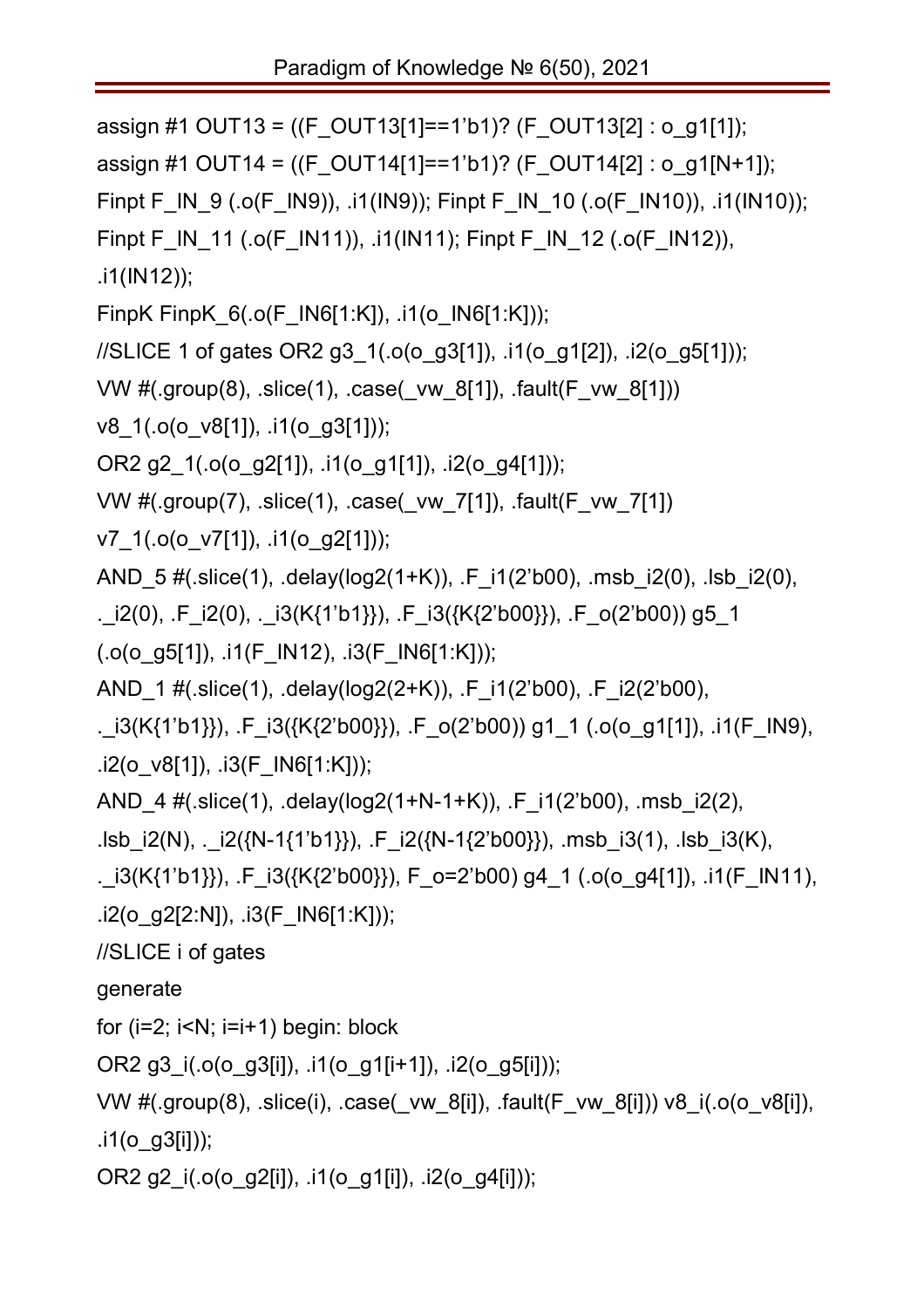```
VW #(.group(7), .slice(i), .case(_vw_7[i]), .fault(F_vw_7[i]) v7_i(.o(o_v7[i]),
\dot{1}(o q2[i]));
AND 5 #(.slice(i), .delay(log2(1+ i-1+K)), .F_i1(2'b00), .msb_i2(1), .lsb_i2(i-
1), ._i2({i-1{1'b1}}), .F_i2({i-1{2'b00}}), .msb_i3(1), .lsb_i3(K), ._i3(K{1'b1}}), 
.F_i3({K{2'b00}}), .F_o(2'b00)) g5_i (.o(o_5[i]), .i1(F_IN12), .i2(o_g3[1:i-1]), 
.i3(F_IN6[1:K]));
AND 1 #(.slice(i), .delay(log2(2+K)), .F_i1(2'b00), .F_i2(2'b00), .msb_i3(1),
.lsb i3(K), . i3(K{1'b1}\}), .F i3({K{2'b00}}), .F o(2'b00)) g1 i (.o(o_g1[i]),
.i1(o_v7[i-1]), .i2(o_v8[i]), .i3(F_IN6[1:K]));
AND 4 #(.slice(i), .delay(log2(1+N-i+K)), .F_i1(2'b00), .msb_i2(i+1),
.lsb i2(N), i2({N-i{1'b1}}), F i2({N-i{2'b00}}), .msb i3(1), .lsb i3(K),
. i3(K{1'b1}}), F i3({K{2'b00}}), F o=2'b00) g4 i (.o(o_g4[i]), .i1(F_IN11),
.i2(o_g2[i+1:N]), .i3(F_IN6[1:K]));
end
endgenerate
//SLICE N of gates
OR2 g3_N(.o(o_g3[N]), .i1(o_g1[N]), .i2(o_g5[N])); 
VW #(.group(8), .slice(N), .case(_vw_8[N]), .fault(F_vw_8[N])) 
v8_N(.o(o_v8[N]), .i1(o_g3[N])); 
OR2 g2_N(.o(o_g2[N]), .i1(o_g1[N]), .i2(o_g4[N])); 
VW #(.group(7), .slice(N), .case( vw 7[N]), .fault(F_vw_7[N])
v7_N(.o(o_v7[N]), .i1(o_g2[N])); 
AND_5 #(.slice(N), .delay(log2(1+N-1+K)), .F_i1(2'b00), .msb_i2(1), 
.lsb_i2(N-1), ._i2({N-1{1'b1}}), .F_i2({N-1{2'b00}}), .msb_i3(1), .lsb_i3(K), 
. i3(K{1'b1}}), F i3({K{2'b00}}), F o(2'b00)) g5 N (.o(o_g5[N]),
.i1(F_IN12), .i2(o_g3[1:N-1]), .i3(F_IN6[1:K]));
AND 1 #(.slice(N), .delay(log2(2+K)), .F_i1(2'b00), .F_i2(2'b00),
.msb_i3(1), .lsb_i3(K), ._i3(K{1'b1}}), .F_i3({K{2'b00}}), .F_o(2'b00)) g1_N 
(.o(o_g1[N]), .i1(o_v7[N-1]), .i2(o_v8[N]), .i3(F_N6[1:K]));
```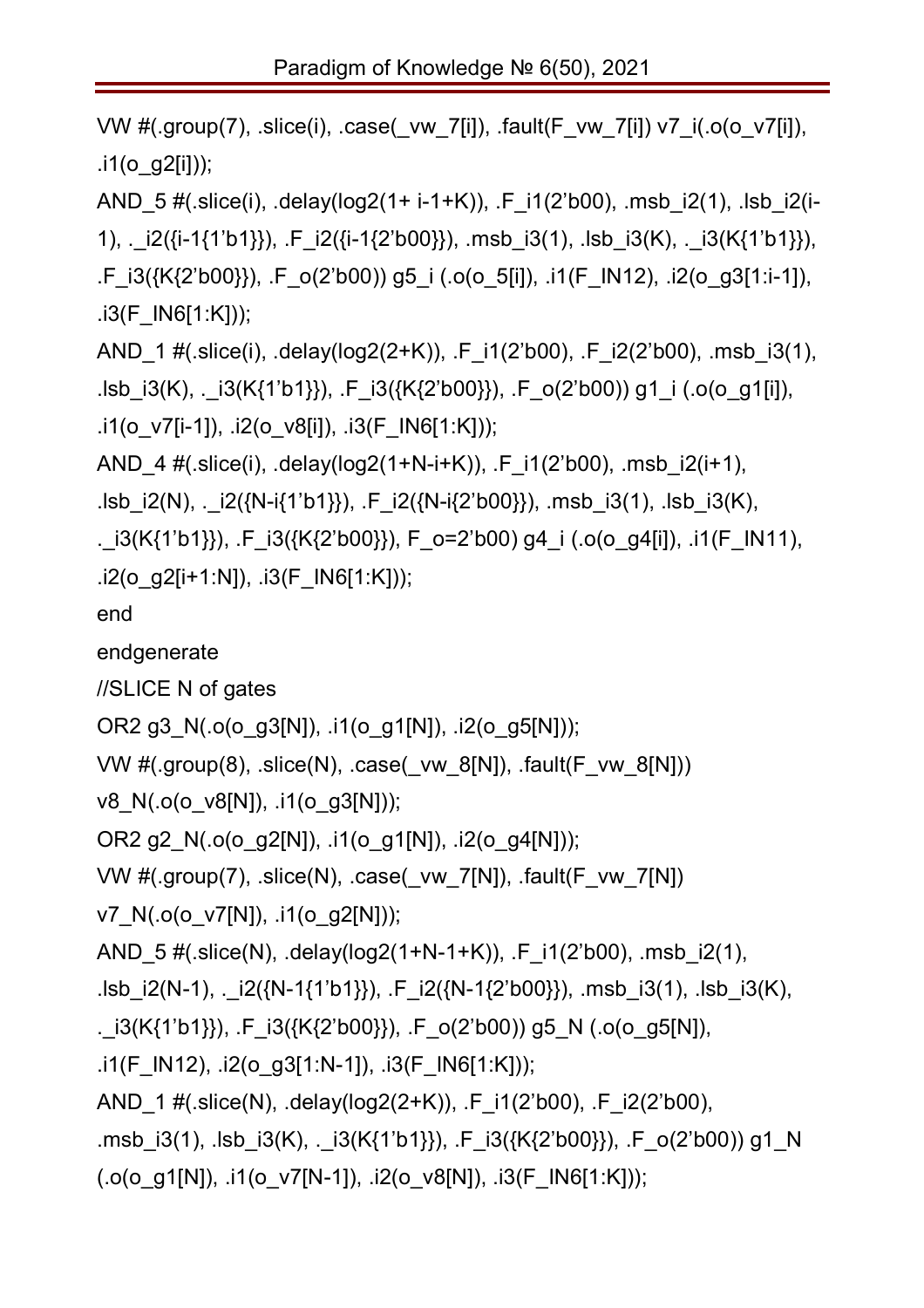```
AND 4 #(.slice(N), .delay(log2(1+K)), .F_i1(2'b00), .msb_i2(0), .lsb_i2(0),
. i2(0), .F_i2(0), .msb_i3(1), .lsb_i3(K), ._i3(K{1'b1}}), .F_i3({K{2'b00}}),
F_o=2'b00) g4_N (.o(o_g4[N]), .i1(F_IN11), .i3(F_IN6[1:K]));
//SLICE N+1 of gates
AND 1 #(.slice(N+1), .delay(log2(2+K)), .F_i1(2'b00), .F_i2(2'b00),
.msb i3(1), .lsb i3(K), . i3(K{1'b1}}), .F i3({K{2'b00}}), .F o(2'b00))
g1_Nplus1 (.o(o_g1[N+1]), .i1(o_v7[N]), .i2(F_IN10), .i3(F_IN6[1:K]));
endmodule
```
## **Example 3: "The Widened Long Flip-Flop that is a result of Method IV"** /\*\*\*\*\*\*\*\*\*\*\*\*\*\*\*\*\*\*\*\*\*\*\*\*\*\*\*\*\*\*\*\*\*\*\*\*\*\*\*\*\*\*\*\*\*\*\*\*\*\*\*\*\*

A program in Verilog for "Figure IV-8b". The latter is from

"https://arxiv.org/ftp/arxiv/papers/0808/0808.2602.pdf"

We propose using the statement of "defparam" to exchange the default values of parameters

```
*****************************************************/
```

```
module AND1 #(parameter F i1=2'b00, F o=2'b00) (output wire o, input
wire i1);
```

```
assign #1 o = (F_o[1]==1'b1)? F_o[2] : ((F_i1[1]==1'b1)? F_i1[2] : i1;
```
endmodule

```
module AND2 #(parameter F_i1=2'b00, F_i2=2'b00, F_o=2'b00) (output
wire o, input wire i1, i2);
```

```
assign #1 o = (F o[1]==1'b1)? F o[2] : ((F i1[1]==1'b1)? F i1[2] : i1) &
```

```
((F_i2[1]==1'b1)? F_i2[2] : i2);
```
endmodule

```
module AND3 #( parameter F_i1=2'b00, F_i2=2'b00, parameter [1:2] F_i3
[1:1]=2'b00, parameter F o=2'b00) (output wire o, input wire i1, i2, input
wire i3 [1:1]);
```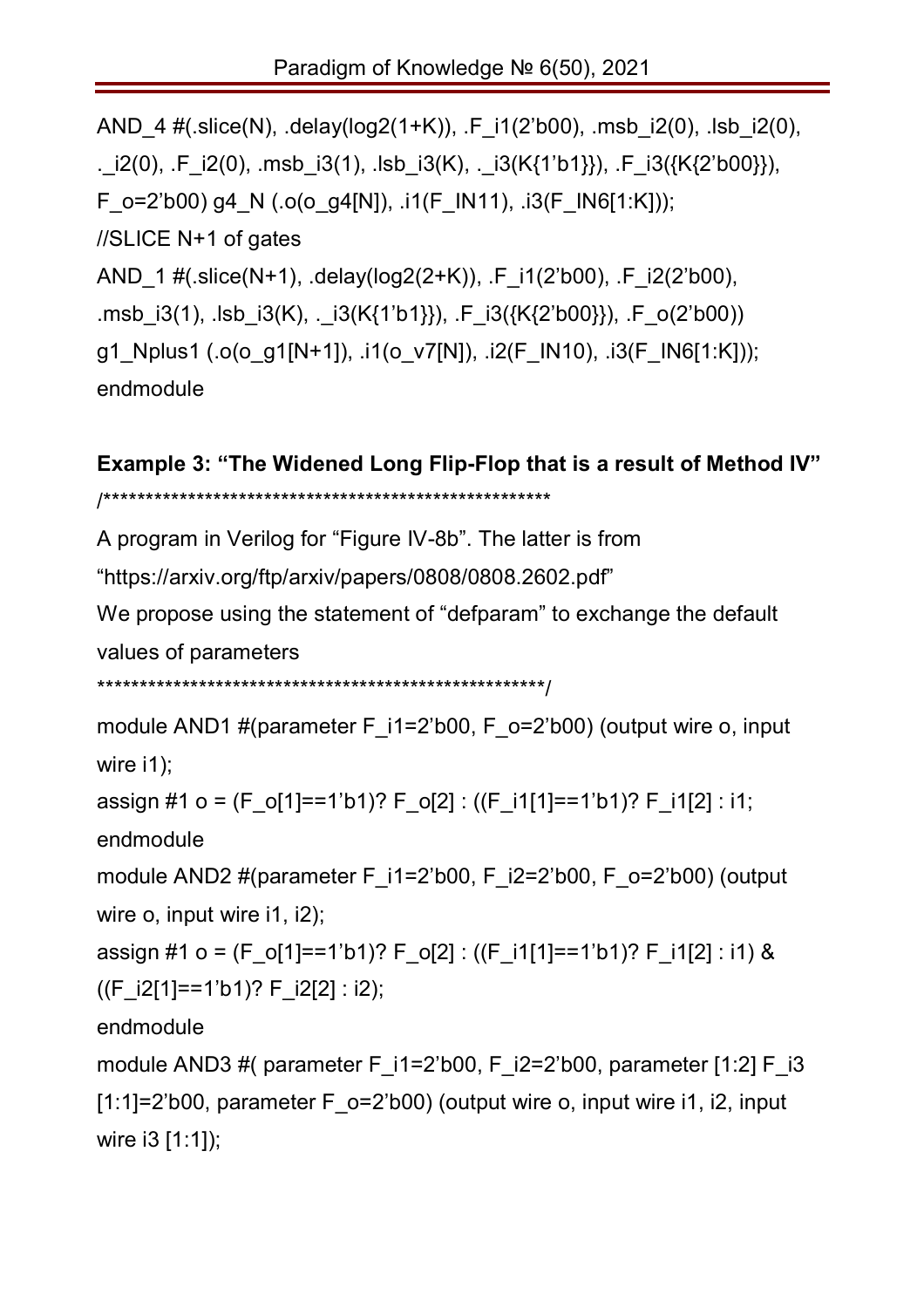```
assign #1 o = (F_o[1]==1'b1)? F_o[2] : ((F_i1[1]==1'b1)? F_i1[2] : i1) &
((F \ i2[1]=1'b1)? F \ i2[2] : i2) & ((F \ i3[1][1]=-1'b1)? F \ i3[1][2] : i3[1]);endmodule
module AND4 #( parameter F_i1=2'b00, F_i2=2'b00, parameter [1:2] F_i3
[1:2]=\{2 \{2\}b000}}, F_o=2'b00) (output wire o, input wire i1, i2, input wire
[1:2] i3);
assign #1 o = (F_o[1]==1'b1)? F_o[2] : ((F_i1[1]==1'b1)? F_i1[2] : i1) &
((F \ i2[1]=1'b1)? F \ i2[2] : i2) & ((F \ i3[1][1]=-1'b1)? F \ i3[1][2] : i3[1]) &((F i3[2][1]=-1'b1)? F i3[2][2] : i3[2]);endmodule
module OR2 #(parameter F_i1=2'b00, F_i2=2'b00, F_o=2'b00) (output wire
o, input wire i1, i2); 
assign #1 o = (F o[1]==1'b1)? F o[2] : ((F i1[1]==1'b1)? F i1[2] : i1) |
((F_i2[1]==1'b1)? F_i2[2] : i2);
endmodule 
module VW #(parameter F_i1=2'b00, F_o=2'b00) (output wire o, input wire
i1); 
assign #5 o = (F_0[1]=-1'b1)? F_0[2] : i1;endmodule
module Finpt #(parameter F_o=2'b00) (output wire o, input wire i1);
assign #1 o = (F_0[1]=-1'b1)? F_0[2] : i1;endmodule
macromodule WLFF FigIV8b #(parameter N=23, K=6, parameter
F_OUTPUT13=2'b00, F_OUTPUT14=2'b00) (input wire [1:K] IN6, input
wire IN9, IN10, IN11, IN12, output wire OUT13, OUT14);
wire [1:N] o_g5, o_g3, o_g2, o_4, o_v7, o_v8; wire [1:N+1] o_g1;
Finpt F_IN6_1 (.o(F_IN6[1])), .i1(IN6[1]); //to feed "const 0" in the work
mode
Finpt F_IN6_2 (.o(F_IN6[2])), .i1(IN6[2]); //to feed "-c[1]" in the work mode
```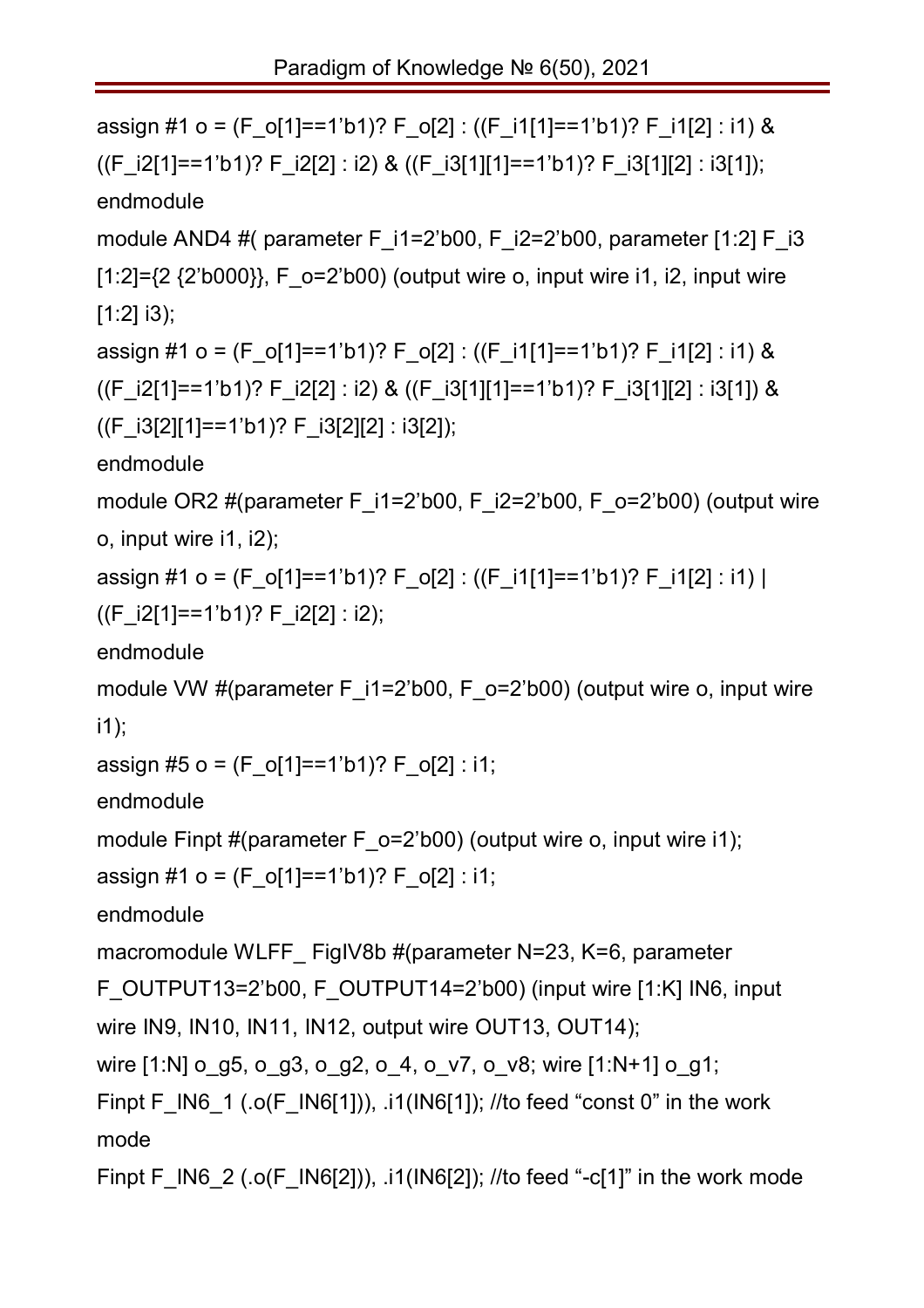Finpt F\_IN6\_3 (.o(F\_IN6[3])), .i1(IN6[3]); //to feed "c[1]" in the work mode Finpt F\_IN6\_4 (.o(F\_IN6[4])), .i1(IN6[4]); //to feed "-x[2]" in the work mode Finpt F IN6  $5$  (.o(F IN6[5])), .i1(IN6[5]); //to feed "x[2]" in the work mode Finpt F\_IN6\_6 (.o(F\_IN6[6])), .i1(IN6[6]); //to feed "-x[1]" in the work mode Finpt F\_IN6\_7 (.o(F\_IN6[7])), .i1(IN6[7]); //to feed "x[1]" in the work mode Finpt F\_IN6\_8 (.o(F\_IN6[8])), .i1(IN6[8]); //to feed "-c[2]" in the work mode Finpt F\_IN6\_9 (.o(F\_IN6[9])), .i1(IN6[9]); //to feed "c[2]" in the work mode Finpt F\_IN\_9 (.o(F\_IN9)), .i1(IN9); //to feed "const 1" in the work mode Finpt F\_IN\_10 (.o(F\_IN10)), .i1(IN10); //to feed "const 1" in the work mode Finpt F\_IN\_11 (.o(F\_IN11)), .i1(IN11); //to feed "const 1" in the work mode Finpt F\_IN\_12 (.o(F\_IN12)), .i1(IN12); //to feed "const 1" in the work mode AND1 g5\_1(.o(o\_g5[1]), .i1(IN12)); OR2 g3\_1(.o(o\_g3[1]), .i1(o\_g1[2]), .i2(o\_g5[1])); AND3 g1\_1(.o(o\_g1[1]), .i1(IN9), .i2(o\_g3[1]), .i3(IN6[8])); assign #1 OUT13 = ((F OUT13[1]==1'b1)? (F OUT13[2] : o\_g1[1]); OR2 g2\_1(.o(o\_g2[1]), .i1(o\_g1[1]), .i2(o\_g4[1])); AND2 g4\_1(.o(o\_g4[1]),  $\cdot$ i1(IN11),  $\cdot$ i2(o g2[18]));

AND2 g5\_2(.o(o\_g5[2]), .i1(IN12), .i2(IN6[1])); OR2 g3\_2(.o(o\_g3[2]), .i1(o\_g1[3]), .i2(o\_g5[2])); VW v8\_2(.o(o\_v8[2]), .i1(o\_g3[2])); /\*\*\*\*\*\*\*\*\*\*\*\*to watch "y1" in the work mode\*\*\*\*\*\*\*\*\*\*\*\*/ AND2 g1\_2(.o(o\_g1[2]), .i1(o\_g2[1]), .i2(o\_v8[2])); OR2 g2\_2(.o(o\_g2[2]), .i1(o\_g1[2]), .i2(o\_g4[2])); AND3 g4\_2(.o(o\_g4[2]), .i1(IN11), .i2(o\_g2[18]), .i3(IN6[9])); AND1 g5\_3(.o(o\_g5[3]), .i1(IN12)); OR2 g3[3](.o(o\_g3[3]), .i1(o\_g1[4]), .i2(o\_g5[3])); AND2 g1\_3(.o(o\_g1[3]), .i1(o\_g2[2]), .i2(o\_g3[3])); OR2 g2\_3(.o(o\_g2[3]), .i1(o\_g1[3]), .i2(o\_g4[3])); AND1 g4\_3(.o(o\_g4[3]),

.i1(IN11));

AND1 g5\_4(.o(o\_g5[4]), .i1(IN12)); OR2 g3\_4(.o(o\_g3[4]), .i1(o\_g1[5]), .i2(o\_g5[4])); AND3 g1\_4(.o(o\_g1[4]), .i1(o\_g2[3]), .i2(o\_g3{4]), .i3(IN6[8])); OR2 g2\_4(.o(o\_g2[4]), .i1(o\_g1[4]), .i2(o\_g4[4])); AND2 g4\_4(.o(o\_g4[4]), .i1(IN11),  $.i2(o_g2[21])$ );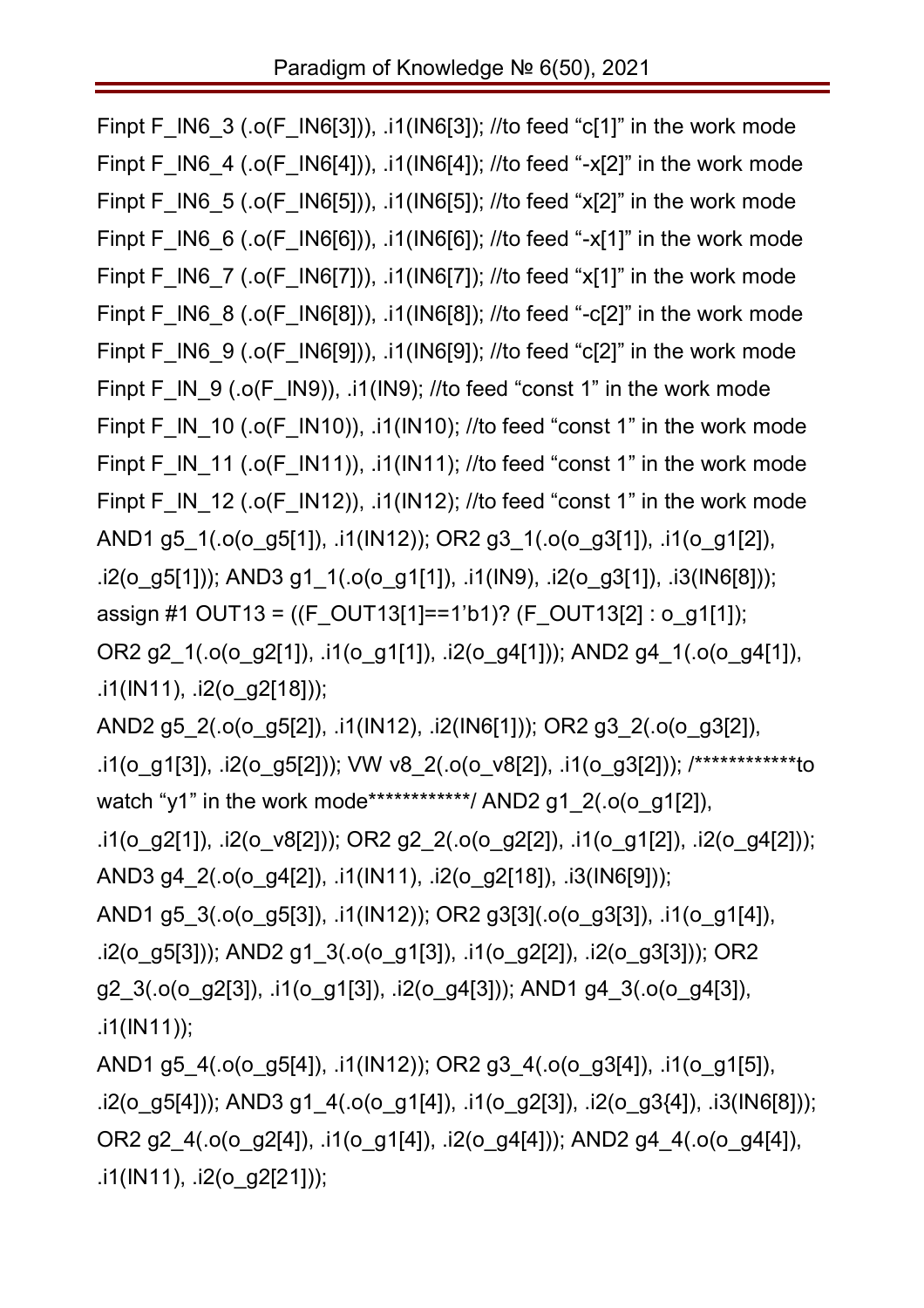AND2 g5\_5(.o(o\_g5[5]), .i1(IN12), .i2(IN6[1])); OR2 g3\_5(.o(o\_g3[5]), .i1(o\_g1[6]), .i2(o\_g5[5])); AND2 g1\_5(.o(o\_g1[5]), .i1(o\_g2[4]), .i2(o\_g3[5])); OR2 g2\_5(.o(o\_g2[5])), .i1(o\_g1[5]), .i2(o\_g4[5])); AND3 g4\_5(.o(o\_g4[5]), .i1(IN11), .i2(o\_g2[21]), .i3(IN6[9])); AND1 g5\_6(.o(o\_g5[6]), .i1(IN12)); OR2 g3\_6(.o(o\_g3[6]), .i1(o\_g1[7]), .i2(o\_g5[6])); AND2 g1\_6(.o(o\_g1[6]), .i1(o\_g2[5]), .i2(o\_g3[6])); OR2 g2\_6(.o(o\_g2[6]), .i1(o\_g1[6]), .i2(o\_g4[6])); AND1 g4\_6(.o(o\_g4[6]), .i1(IN11)); AND3 #(.K(2)) g5\_7(.o(o\_g5[7]), .i1(IN12), .i2(o\_g3[5]), .i3( {IN6[5], IN6[6]}

)); OR2 g3\_7(.o(o\_g3[7]), .i1(o\_g1[8]), .i2(o\_g5[7])); AND3 g1\_7(.o(o\_g1[7]), .i1(o\_g2[6]), .i2(o\_g3[7]), .i3(IN6[1])); OR2 g2\_7(.o(o\_g2[7]), .i1(o\_g1[7]), .i2(o\_g4[7])); AND1 g4\_7(.o(o\_g4[7]), .i1(IN11));

AND2 g5\_8(.o(o\_g5[8]), .i1(IN12), .i2(IN6[7])); OR2 g3\_8(.o(o\_g3[8]), .i1(o\_g1[9]), .i2(o\_g5[8])); AND3 g1\_8(.o(o\_g1[8]), .i1(o\_g2[7]), .i2(o\_g3[8]), .i3(IN6[1])); OR2 g2\_8(.o(o\_g2[8]), .i1(o\_g1[8]), .i2(o\_g4[8])); AND1 g4\_8(.o(o\_g4[8]), .i1(IN11));

AND2 g5\_9(.o(o\_g5[9]), .i1(IN12), .i2(IN6[4])); OR2 g3\_9(.o(o\_g3[9]), .i1(o\_g1[10]), .i2(o\_g5[9])); AND2 g1\_9(.o(o\_g1[9]), .i1(o\_g2[8]),

.i2(o\_g3[9])); OR2 g2\_9(.o(o\_g2[9]), .i1(o\_g1[9]), .i2(o\_g4[9])); AND1 g4\_9(.o(o\_g4[9]), .i1(IN11));

AND2 g5\_10(.o(o\_g5[10]), .i1(IN12), .i2(o\_g3[2])); OR2 g3\_10(.o(o\_g3[10]), .i1(o\_g1[11]), .i2(o\_g5[10])); AND2 g1\_10(.o(o\_g1[10]), .i1(o\_g2[9]), .i2(o\_g3[10])); OR2 g2\_10(.o(o\_g2[10]), .i1(o\_g1[10]), .i2(o\_g4[10])); AND1 g4\_10(.o(o\_g4[10]), .i1(IN11));

AND2 g5\_11(.o(o\_g5[11]), .i1(IN12), .i2(o\_g3[7])); OR2 g3\_11(.o(o\_g3[11]), .i1(o\_g1[12]), .i2(o\_g5[11])); VW v8\_11(.o(o\_v8[11]), .i1(o\_g3[11])); /\*\*\*\*\*\*\*\*\*\*\*\*to watch "y2" in the work mode\*\*\*\*\*\*\*\*\*\*\*\*/ AND3 g1\_11(.o(o\_g1[11]), .i1(o\_g2[10]), .i2(o\_v8[11]), .i3(IN6[1])); OR2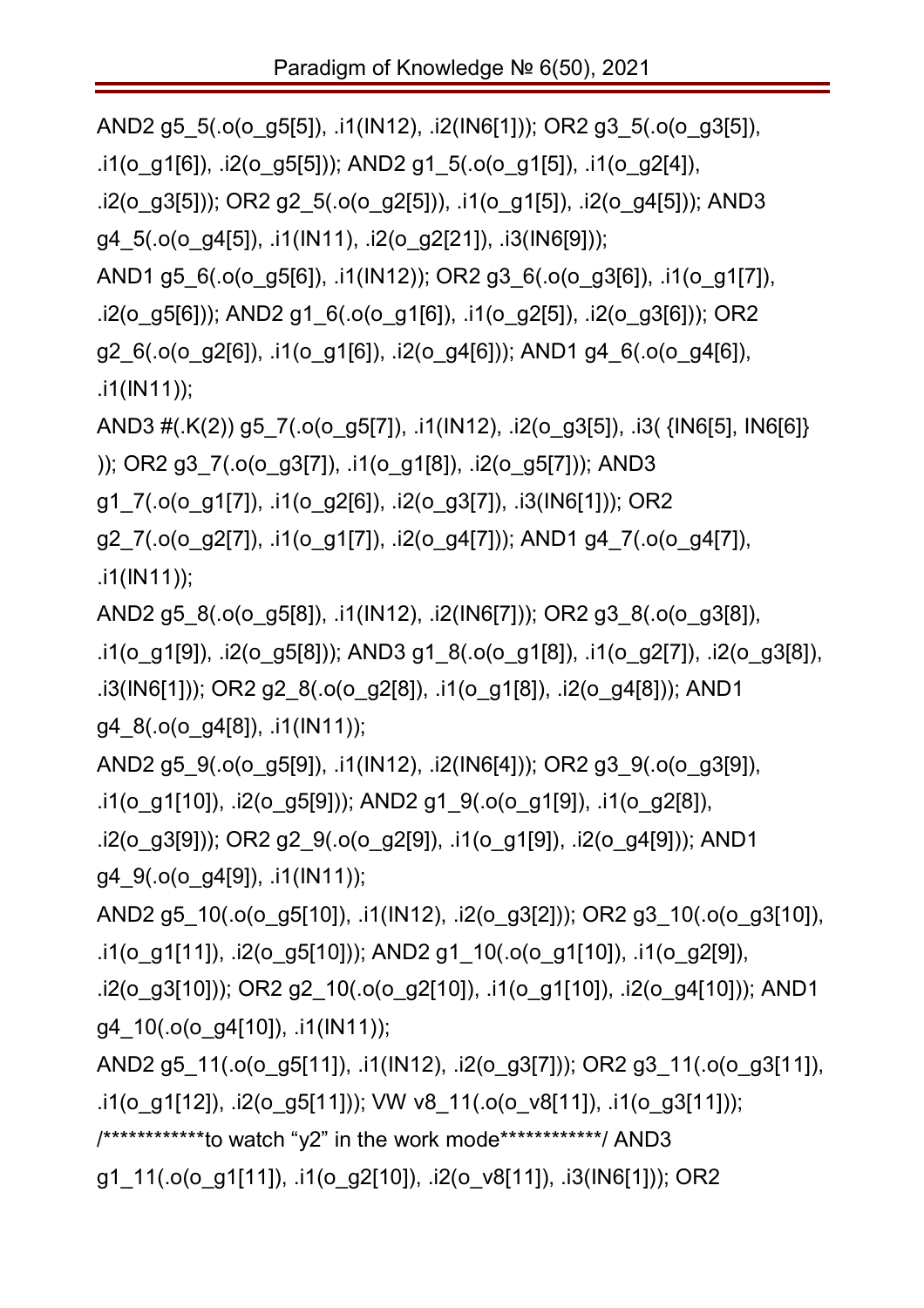g2\_11(.o(o\_g2[11]), .i1(o\_g1[11]), .i2(o\_g4[11])); AND1 g4\_11(.o(o\_g4[11]), .i1(IN11)); AND3 g5\_12(.o(o\_g5[12]), .i1(IN12), .i2(IN6[7]) .i3(IN6[5])); OR2 g3\_12(.o(o\_g3[12]), .i1(o\_g1[13]), .i2(o\_g5[12])); AND2 g1\_12(.o(o\_g1[12]), .i1(o\_g2[11]), .i2(o\_g3[12])); OR2 g2\_12(.o(o\_g2[12]), .i1(o\_g1[12]), .i2(o\_g4[12])); AND1 g4\_12(.o(o\_g4[12]), .i1(IN11)); AND3 g5\_13(.o(o\_g5[13]), .i1(IN12), .i2(o\_g3[8]), .i3(IN6[4])); OR2 g3\_13(.o(o\_g3[13]), .i1(o\_g1[14]), .i2(o\_g5[13])); AND3 g1\_13(.o(o\_g1[13]), .i1(o\_g2[12]), .i2(o\_g3[13]), .i3(IN6[1])); OR2 g2\_13(.o(o\_g2[13]), .i1(o\_g1[13]), .i2(o\_g4[13])); AND1 g4\_13(.o(o\_g4[13]), .i1(IN11)); AND3 g5\_14(.o(o\_g5[14]), .i1(IN12), .i2(o\_g3[8]), .i3(IN6[6])); OR2 g3\_14(.o(o\_g3[14]), .i1(o\_g1[15]), .i2(o\_g5[14])); AND2 g1\_14(.o(o\_g1[14]), .i1(o\_g2[13]), .i2(o\_g3[14])); OR2 g2\_14(.o(o\_g2[14]), .i1(o\_g1[14]), .i2(o\_g4[14])); AND1 g4\_14(.o(o\_g4[14]), .i1(IN11)); AND3 g5\_15(.o(o\_g5[15])), .i1(IN12), .i2(o\_g3[5]), .i3(o\_g3[2])); OR2 g3\_15(.o(o\_g3[15]), .i1(o\_g1[16]), .i2(o\_g5[15])); VW v8\_15(.o(o\_v8[15]), .i1(o\_g3[15])); /\*\*\*\*\*\*\*\*\*\*\*\*\*to watch "y3" in the work mode\*\*\*\*\*\*\*\*\*\*\*\*\*/ AND3 g1\_15(.o(o\_g1[15]), .i1(o\_g2[14]), .i2(o\_v8[15]), .i3(IN6[1])); OR2 g2\_15(.o(o\_g2[15]), .i1(o\_g1[15]), .i2(o\_g4[15])); AND1 g4\_15(.o(o\_g4[15]), .i1(IN11)); AND3 g5\_16(.o(o\_g5[16]), .i1(IN12), .i2(o\_g3[13]), .i3(o\_g3[11])); OR2 g3\_16(.o(o\_g3[16]), .i1(o\_g1[17]), .i2(o\_g5[16])); AND2 g1\_16(.o(o\_g1[16]), .i1(o\_g2[15]), .i2(o\_g3[16])); OR2 g2\_16(.o(o\_g2[16]), .i1(o\_g1[16]), .i2(o\_g4[16])); AND1 g4\_16(.o(o\_g4[16]), .i1(IN11)); AND1 g5\_17(.o(o\_g5[17]), .i1(IN12)); OR2 g3\_17(.o(o\_g3[17]), .i1(o\_g1[18]), .i2(o\_g5[17])); AND3 g1\_17(.o(o\_g1[17]), .i1(o\_g2[16]), .i2(o\_g3[17]), .i3(IN6[1])); OR2 g2\_17(.o(o\_g2[17]), .i1(o\_g1[17]), .i2(o\_g4[17])); AND1 g4\_17(.o(o\_g4[17]), .i1(IN11));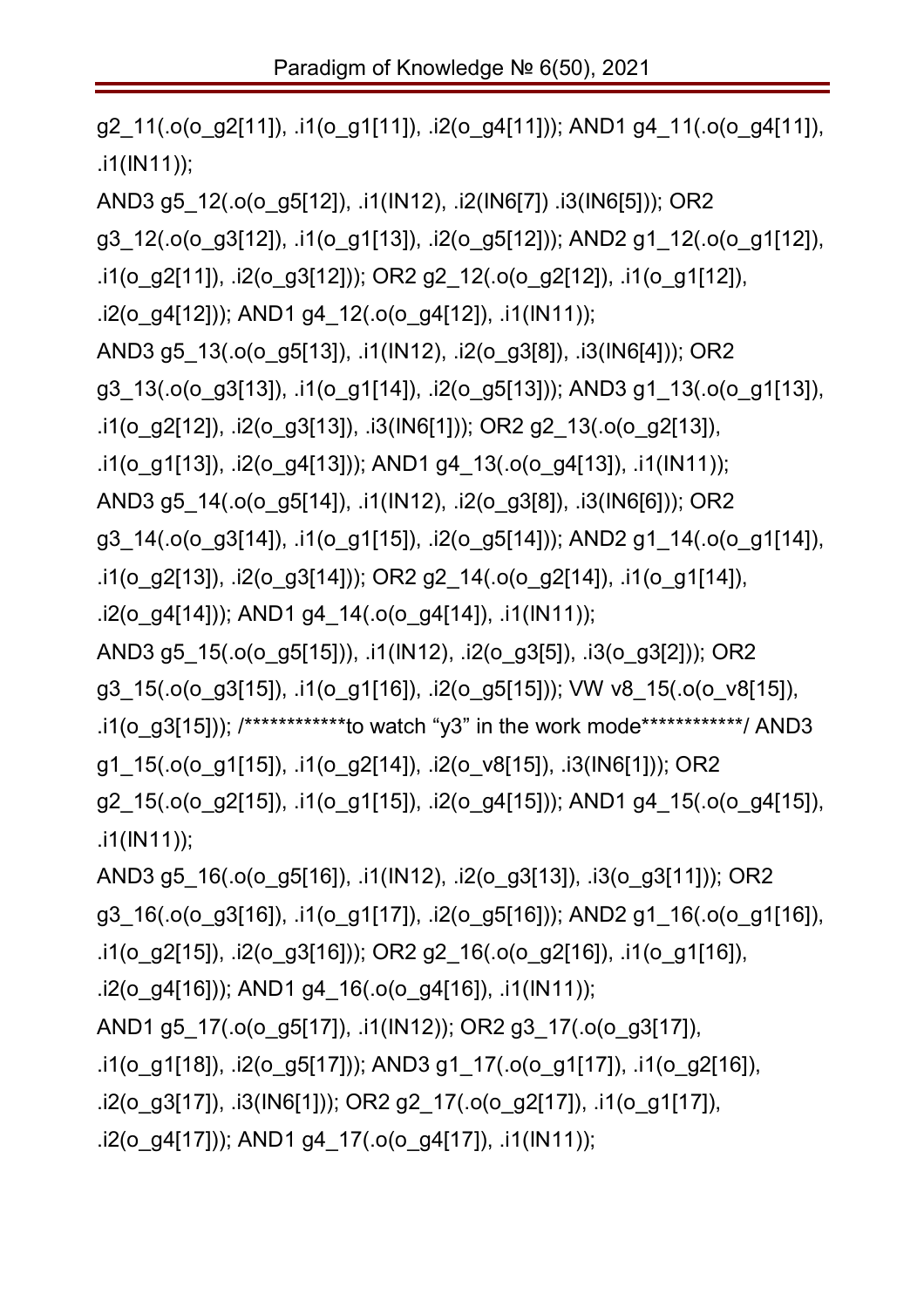```
AND3 g5_18(.o(o_g5[18]), .i1(IN12), .i2(o_g3[7]), .i3(IN6[3])); OR2 
g3_18(.o(o_g3[18]), .i1(o_g1[19]), .i2(o_g5[18])); AND2 g1_18(.o(o_g1[18]), 
.i1(o_g2[17]), .i2(o_g3[18])); OR2 g2_18(.o(o_g2[18]), .i1(o_g1[18]), 
.i2(o_g4[18])); AND2 g4_18(.o(o_g4[18]), .i1(IN11), .i2(IN6[1]));
AND2 g5_19(.o(o_g5[19]), .i1(IN12), .i2(o_g3[7])); OR2 g3_19(.o(o_g3[19]), 
.i1(o_g1[20]), .i2(o_g5[19])); AND2 g1_19(.o(o_g1[19]), .i1(o_g2[18]),
.i2(o_g3[19])); OR2 g2_19(.o(o_g2[19]), .i1(o_g1[19]), .i2(o_g4[19])); AND1 
g4_19(.o(o_g4[19]), .i1(IN11));
AND1 g5_20(.o(o_g5[20]), .i1(IN12)); OR2 g3_20(.o(o_g3[20]), 
.i1(o_g1[21]), .i2(o_g5[20])); AND3 g1_20(.o(o_g1[20]), .i1(o_g2[19]), 
.i2(o_g3[20]), .i3(IN6[2])); OR2 g2_20(.o(o_g2[20]), .i1(o_g1[20]), 
.i2(o_g4[20])); AND1 g4_20(.o(o_g4[20]), .i1(IN11));
AND3 g5_21(.o(o_g5[21]), .i1(IN12), .i2(o_g3[8]), .i3(IN6[3])); OR2 
g3_21(.o(o_g3[21]), .i1(o_g1[22]), .i2(o_g5[21])); AND2 g1_21(.o(o_g1[21]), 
.i1(o_g2[20]), .i2(o_g3[21])); OR2 g2_21(.o(o_g2[21]), .i1(o_g1[21]), 
.i2(o_g4[21])); AND2 g4_21(.o(o_g4[21]), .i1(IN11), .i2(IN6[1]));
AND2 g5_22(.o(o_g5[22]), .i1(IN12), .i2(o_g3[8])); OR2 g3_22(.o(o_g3[22]), 
.i1(o_g1[23]), .i2(o_g5[22])); AND2 g1_22(.o(o_g1[22]), .i1(o_g2[21]), 
.i2(o_g3[22])); OR2 g2_22(.o(o_g2[22]), .i1(o_g1[22]), .i2(o_g4[22])); AND1 
g4_22(.o(o_g4[22]), .i1(IN11));
AND3 g1_23(.o(o_g1[23]), .i1(o_g2[22]), .i2(IN10), .i3(IN6[2])); 
assign #1 OUT14 = ((F_OUT14[1]==1'b1)? (F_OUT14[2] : o_g1[23]);
```
endmodule

### *References:*

1. Boundary scan. Retrieved from

https://en.wikipedia.org/wiki/Boundary\_scan (2021, December, 21).

2. Stukach, Nick (2008). Easily testable logical networks based on a "widened long flip-flop". Retrieved from